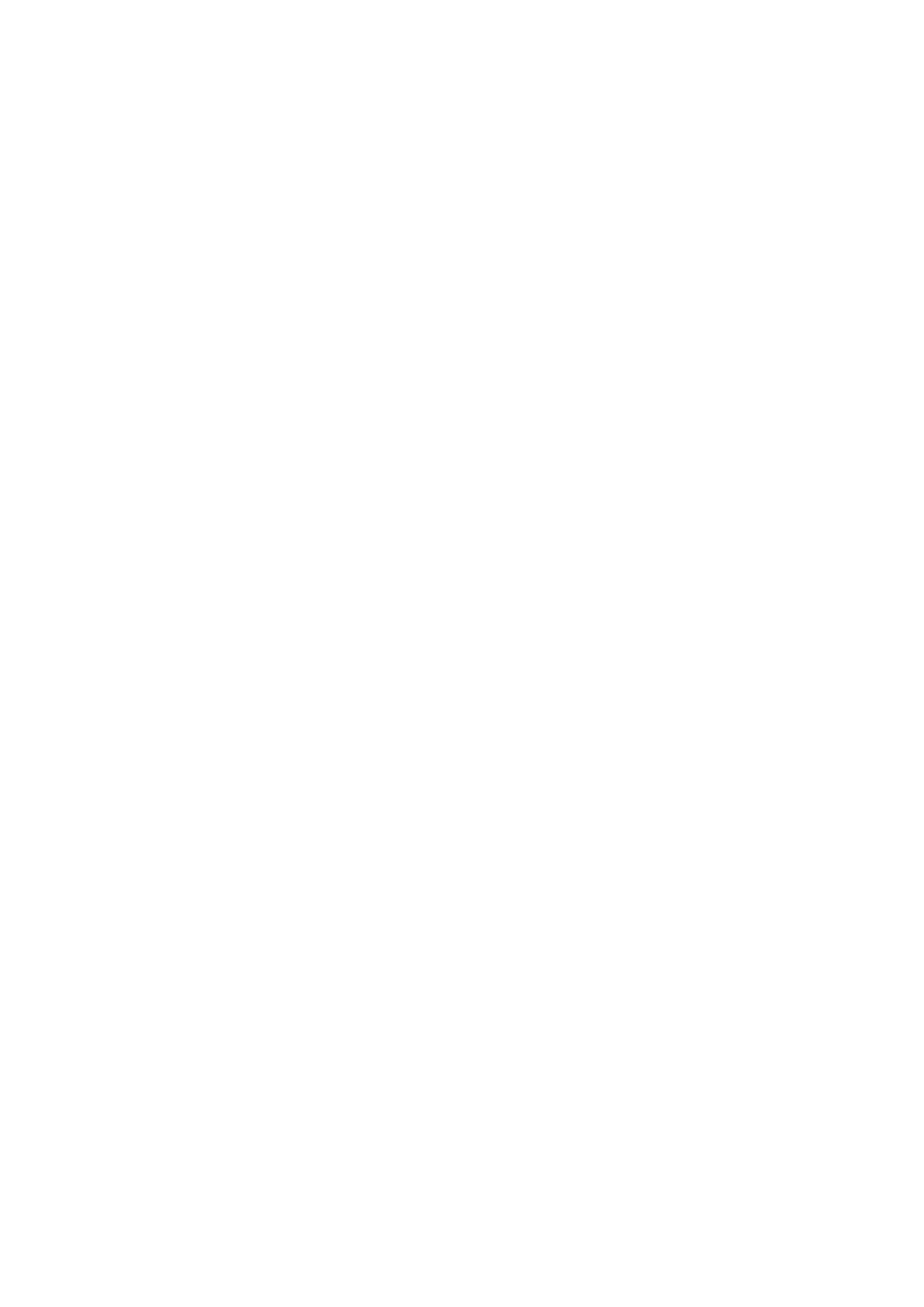# **CITY OF COCKBURN**

## **MINUTES OF SPECIAL COUNCIL MEETING HELD ON WEDNESDAY, 8 DECEMBER 2004 AT 5:33 PM**

#### **PRESENT:**

#### **ELECTED MEMBERS**

|                     | Mayor        |
|---------------------|--------------|
|                     | Deputy Mayor |
|                     | Councillor   |
|                     | Councillor   |
|                     | Councillor   |
|                     | Councillor   |
| Mr M Reeve-Fowkes - | Councillor   |
|                     | Councillor   |
|                     |              |

#### **IN ATTENDANCE**

| $\sim$ 100 $\mu$ | <b>Chief Executive Officer</b>                |
|------------------|-----------------------------------------------|
| $\sim 100$       | Director, Administration & Community Services |
| $\sim 100$       | Director, Finance & Corporate Services        |
| $\sim 100$       | Secretary/PA, Finance & Corporate Services    |
| $\sim 100$       | <b>Communications Manager</b>                 |
|                  |                                               |

## **1. DECLARATION OF MEETING**

The Presiding Member declared the meeting open at 5.33 pm.

## **2. APPOINTMENT OF PRESIDING MEMBER (If required)**

#### **3. DISCLAIMER (Read aloud by Presiding Member)**

Members of the public, who attend Council Meetings, should not act immediately on anything they hear at the Meetings, without first seeking clarification of Council's position. Persons are advised to wait for written advice from the Council prior to taking action on any matter that they may have before Council.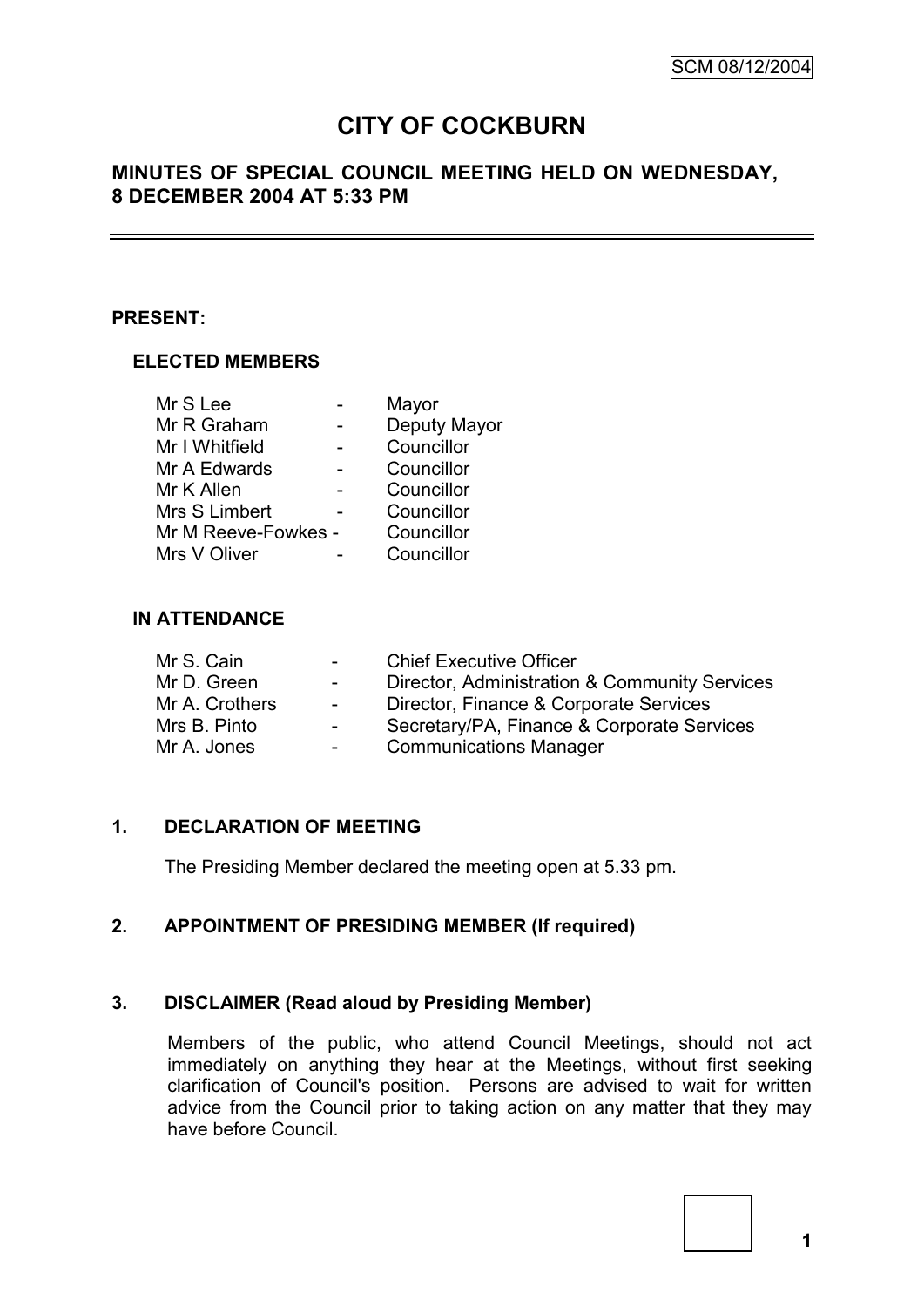#### **4. ACKNOWLEDGEMENT OF RECEIPT OF WRITTEN DECLARATIONS OF FINANCIAL INTERESTS AND CONFLICT OF INTEREST (by Presiding Member)**

Nil

#### **5 (SCM 08/12/2004) - APOLOGIES & LEAVE OF ABSENCE**

| CIr A Tilbury          | - | Apology |
|------------------------|---|---------|
| <b>CIr L Goncalves</b> | - | Apology |

#### **6 (SCM 08/12/2004) - PUBLIC QUESTION TIME**

**Colin Crook, Spearwood** read a letter in relation to Item 9.1. – Lot 21 Progress Drive, Bibra Lake. His concern was the officer's recommendation to Council to decline the offer of first refusal from the WACA. His letter contained some questions in relation to this matter.

Mr Crook also referred to the confidential attachment mentioned on Page 6 of the Agenda, which was sent under separate cover. Mayor Lee responded that it is confidential information which cannot be disclosed.

Mayor Lee thanked Mr Crook.

**Rex Sallur, Bibra Lake** also spoke in relation to Item 9.1. He asked the following questions:

- Q1. When did the WA Croation Association purchase the land?
- A1. Formally purchased in 2000.
- Q2. What did the Association pay for the land?
- A2. \$220,000.

Mr Sallur referred to the report from Pember Wilson and Eftos who made a valuation of \$620,000. He asked:

- Q3. What category have these been valued at are they residential?
- A3. Mayor Lee responded that he is unable to make any comment as it is not a valuation that Council had undertaken.

This land was originally part of the natural bushland between South Lake and Bibra Lake. It was damaged quite badly by earlier practices such as horse hire facilities and also the bridge which was cut by the construction of North Lake Road. He said as a result of this much of the bushland had been lost at a very high rate, and also the wetlands surrounding the area are still under

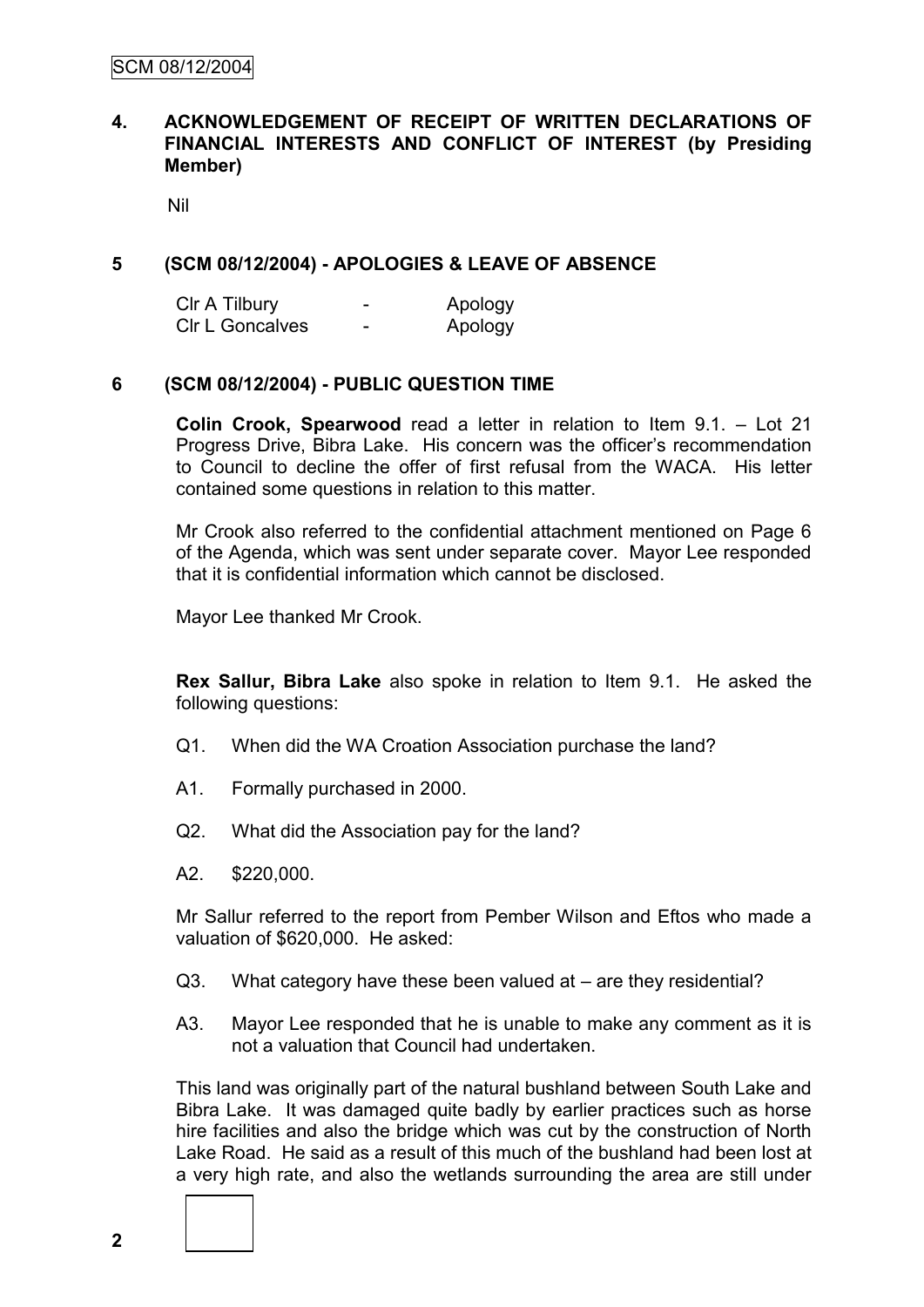threat of inappropriate development too close to them. The land up to Bibra Drive should have been revegetated back to its original state to reform a natural link between South Lake and Bibra Lake. Council should be putting much emphasis on reclaiming the land and bringing it back to its original state.

Mayor Lee thanked Mr Sallur.

## **7. DECLARATION BY COUNCILLORS WHO HAVE NOT GIVEN DUE CONSIDERATION TO MATTERS CONTAINED IN THE BUSINESS**

Nil

## **8 (SCM 08/12/2004) - PURPOSE OF MEETING**

The purpose of the meeting is for Council to consider the request by the W.A. Croatian Association (Inc.) for the City to purchase Lot 21 Progress Drive, Bibra Lake from the Association, in accordance with the contract of sale between the Association and the City of Cockburn.

#### **9. COUNCIL MATTERS**

#### **9.1 (MINUTE NO 2626) (SCM 08/12/2004) - OFFER BY W.A. CROATIAN ASSOCIATION (INC.) (WACA) TO PURCHASE LOT 21 PROGRESS DRIVE, BIBRA LAKE (1117890; 1117891) (DMG) (ATTACH)**

## **RECOMMENDATION**

That Council declines the offer of first refusal to re-purchase Lot 21 Progress Drive Bibra Lake, from the W.A. Croatian Association (Inc.), pursuant to Clause 3.6 of the Contract of Sale between the City of Cockburn and the Association, stamped 4 May 2000.

#### **COUNCIL DECISION**

MOVED Clr M Reeve-Fowkes SECONDED Clr I Whitfield that Council:

- (1) declines the offer of first refusal to re-purchase Lot 21 Progress Drive from the WA Croatian Association (inc), pursuant to Clause 3.6 of the Contract of Sale between the City of Cockburn and the Association, stamped 4 May 2000;
- (2) reaffirms its commitment to retain the covenants and restrictions placed on the land associated with the Conservation Section of the land (Notification H842947), and the size of the building envelope; and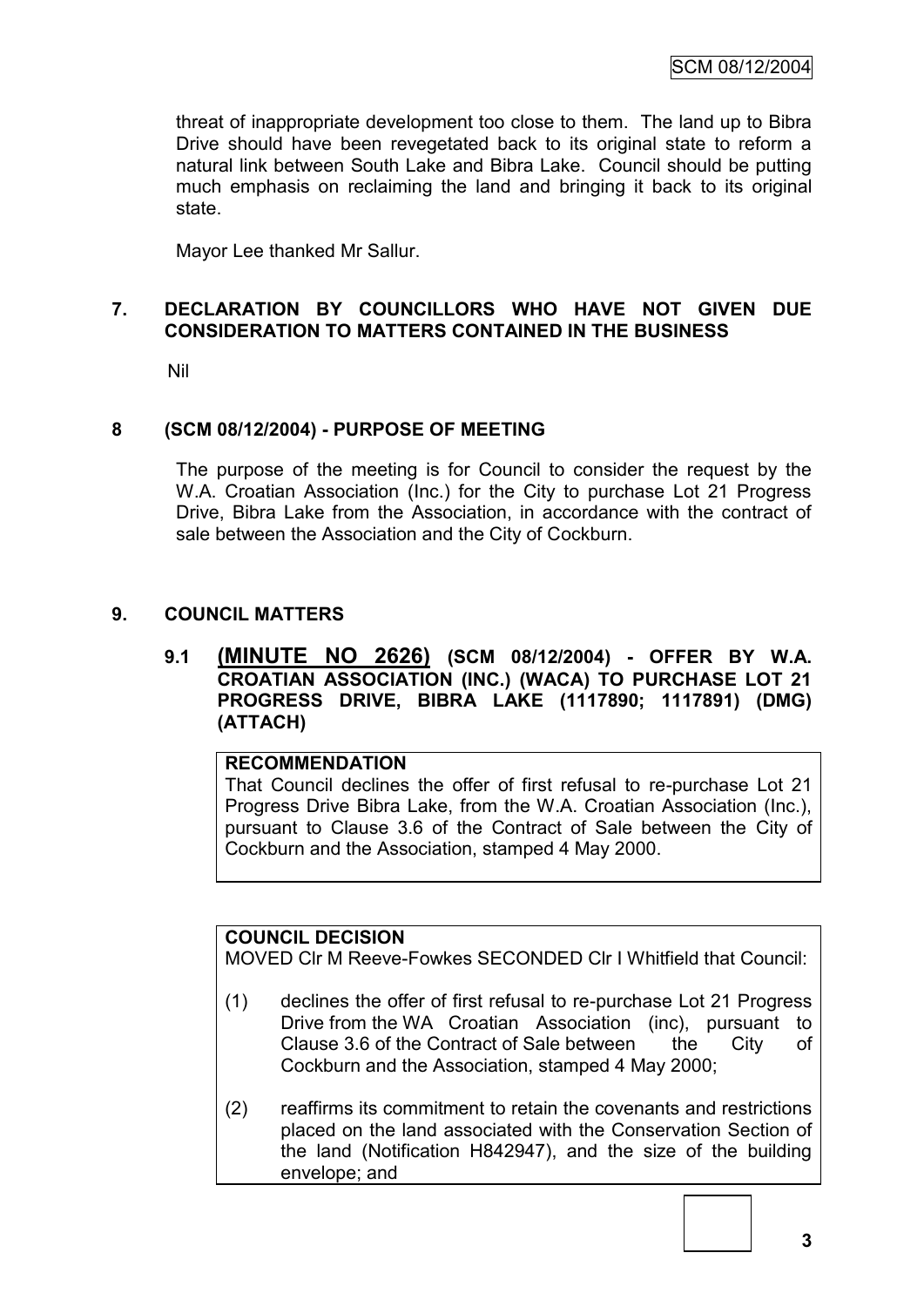(3) notifies the WA Croatian Association accordingly.

**CARRIED 5/3**

#### **Explanation**

It was never Council's intention to allow development of the Conservation Section or to allow any increase in the size of the building envelope. Whilst Council believes that the Valuer General's valuation exceeds the price Council is prepared to pay for this land, Council wishes to reiterate its desire to see the conservation value of this land retained to the utmost.

#### **Background**

In May 1998, the Valuer General's Office was requested to provide a market valuation (unserviced) for Lot 21 Progress Drive and the property was valued on the basis of the information in the diagram attached marked A.

The land in question was sold to the WA Croatian Association (Inc) for the sum of \$220,000 in accordance with the provided valuation for an unserviced lot with development restrictions. The sale was governed by a Contract of Sale and clause 3.6 thereof (see attached marked B) stated that "*If the City wishes to exercise the right of first refusal the City must, within 14 days … serve on the Association an executed Contract of Sale.*" Council has certain obligations in that the purchase price is to be determined by the Valuer General.

Before subdivision of the original Lot 14 Progress Drive could be effected, the conditions of subdivision approval had to be cleared so as to create the lots the subject of the subdivision. Lot 21 Progress Drive was created for the purpose of selling it to the WA Croatian Association for the development of clubrooms and Lot 22 was to be leased to the Association and the Association had to develop a soccer pitch on Lot 22 within a specific time. The Association failed to satisfy the terms of the Lease for Lot 22 and therefore, Council issued a Notice of Default to the Association to rectify the default within 28 days. The default was not rectified within the specified time and therefore Council decided to cancel the Lease. The Association acknowledges that the anticipated potential of the development cannot be achieved and has decided to sell Lot 21 Progress Drive.

To clear the original conditions of subdivision relating to Lot 14 Progress Drive, Council supervised the provision of services to the Lot. The Water Corporation provided the sewer connection. The water connection to the property was funded by the Association (\$64,891)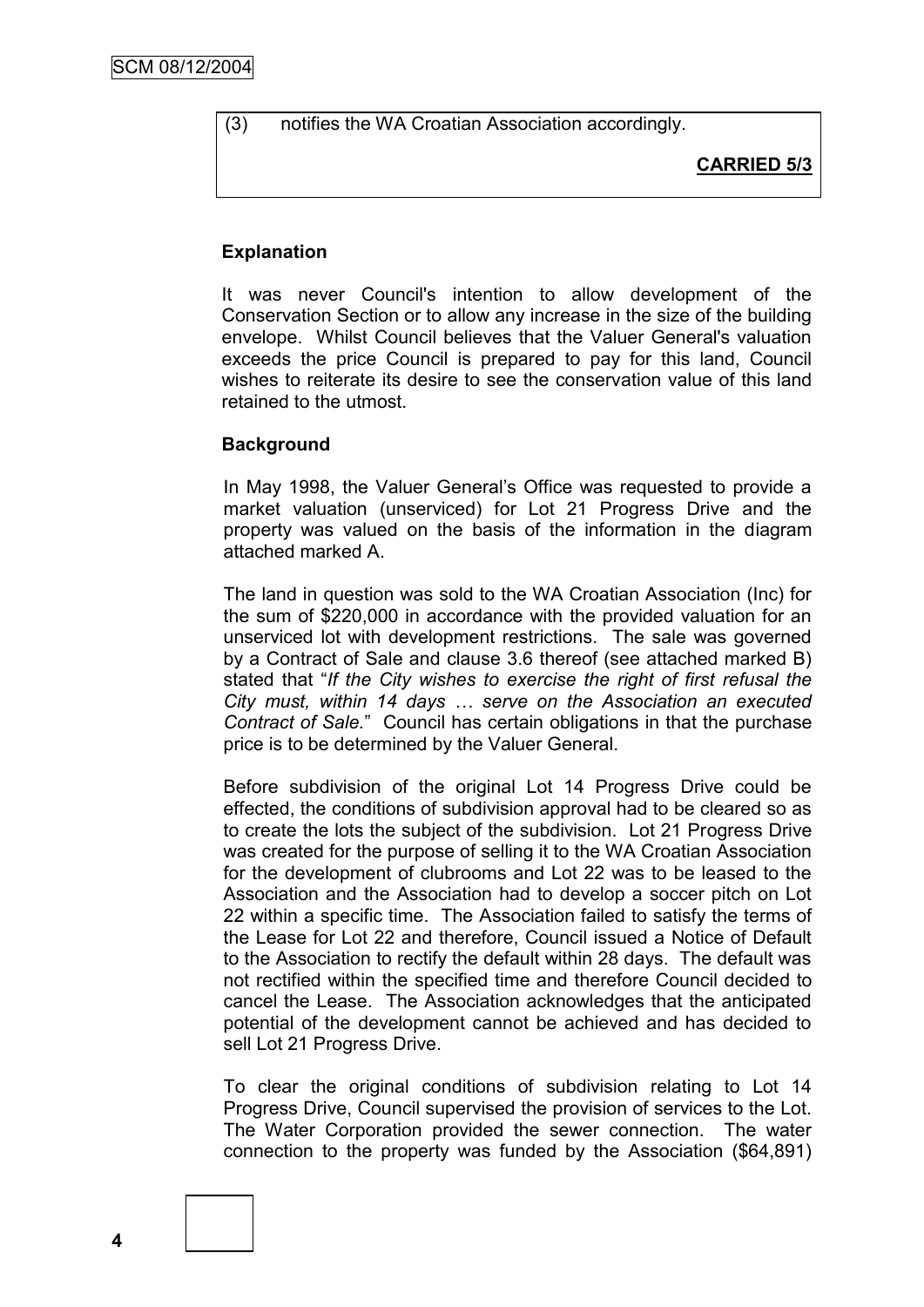and the provision of electricity funded jointly by Council (\$6,881) and the Association (\$13,763).

By letter received by Council on 31 March, 2004, the WACA informed Council that it proposed to sell Lot 21 Progress Drive, Bibra Lake and offered Council the first right of refusal to purchase the land pursuant to the original Contact of Sale, which involved obtaining a valuation from the Valuer General and subsequently received 7 April, 2004.

At a Special Meeting of Council held on 13 April, 2004, for this purpose, Council resolved as follows:-

*" "that Council purchases the land at the price nominated in the Valuation Report provided by the Department of Land Information, Valuation Services (previously known as the Valuer General's Office) on 7 April, 2004, in accordance with it's entitlement as provided in Clause 3.6 of the Contract of Sale between the City of Cockburn and the W.A. Croatian Association, stamped 4 May, 2000, with the required funds to be drawn from the Land Development Reserve Fund."*

#### *Explanation*

*Council has had considerable prior dealing in relation to the land and therefore, has corporate knowledge that is valuable to its future development. It is considered that there is a community benefit associated with Council involvement in the progress of the land's development, in whatever form that may take, and it is noted that purchase of the land does not affect the Council's financial position in the immediate term."*

A signed Contract of Sale was forwarded to the W.A. Croatian Association (Inc.) on the 14 April, 2004, along with Council's cheque for \$32,500 being the required ten (10) percent deposit. The Association returned Council's cheque because it considered the offer made was inadequate owing to costs associated with the project which have improved the land. A letter dated the 7 May, 2004, was received by Council from the Association informing that the Association had received offers from other parties for Lot 21 Progress Drive and the offers ranged from \$380,000 to \$690,000 and requesting that Council reconsider the matter.

As the Contract of Sale provided a settlement date on or before 14 May, 2004, it was considered that an informal position on the Association's request be obtained from the Elected Members.

On the 11 May, 2004, at an Agenda Forum, Elected Members were informally asked for their view regarding the valuation of the land. The Elected Members were of the view that a Contract existed and that the terms of the Contract should be applied. This advice was conveyed to the Association by letter dated 13 May, 2004. The Offer and



**5**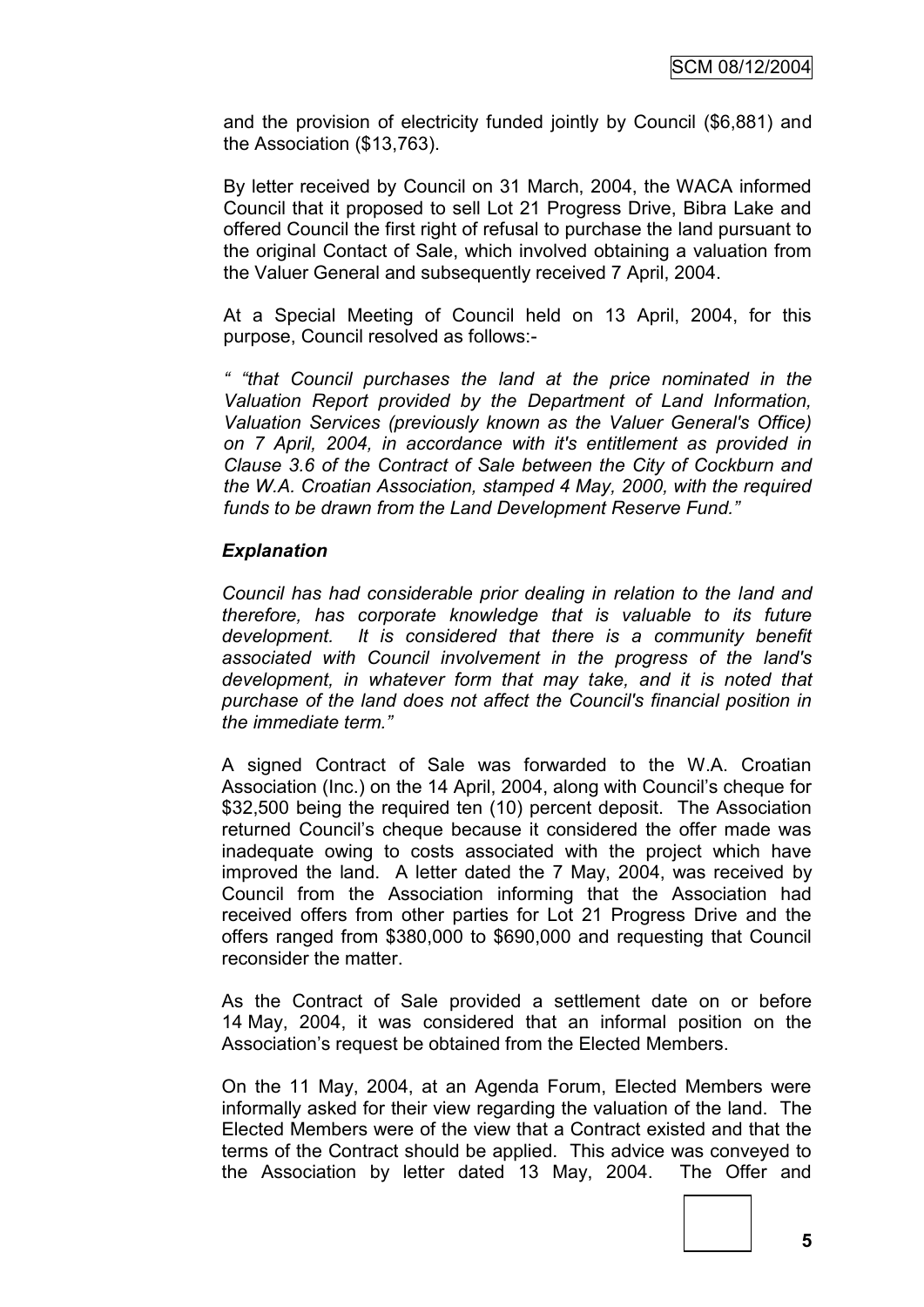Acceptance along with the deposit cheque for \$32,500 was returned to the Association on that date.

The legal firm of Mony De Kerloy acting on behalf of the W.A. Croatian Association (Inc.) wrote to Council on 27 May, 2004, taking issue with the market valuation provided by the Valuer General and requested for the land to be revalued.

Based on the 11 May discussion, Mony De Kerloy were advised by letter dated 1 June, 2004, that the Valuer General would not be requested to revalue the land.

Council received a further letter from Mony De Kerloy dated 22 July, 2004, along with a copy of a valuation report for Lot 21 Progress Drive, Bibra Lake prepared by the firm of Pember Wilson and Eftos stating that the market value for the land was \$620,000. A further request was made to have the Valuer General revalue the land.

An analysis of both valuation reports suggests that each valuer used a different methodology to arrive at their valuation. The Valuer General provided a market valuation of \$325,000 using sales statistics of property in the Banjup area. This is considered reasonable since Lot 21 Progress Drive is situated in an environmentally sensitive area and the Banjup area with its resource zone, is also environmentally sensitive. An important factor is that it was valued on the same basis as it was originally sold by Council to the Association. The Pember Wilson and Eftos valuation report has utilised sales statistics of unrestricted developable land in Barrington Street and vacant industrial land in Cocos Drive.

Given the disparity between the market valuations it was considered appropriate to reaffirm the value of the land by the Valuer General. Accordingly, Council, at the Council meeting conducted on 17 August, 2004, resolved as follows:-

- *" "(1) reserve its right to assert that the valuation of \$325,000 provided by the Valuer-General and dated 7 April 2004, is the operative valuation for the purpose of clause 3.6 of the original Contract for Sale between the City and the Association stamped 4 May 2000;*
- *(2) on a "without prejudice" basis, request the Valuer-General to review that valuation, subject to:*
	- *1. An agreed statement between the City and the Association to the satisfaction of the City's Solicitors first being provided to the Valuer-General, setting out key assumptions on which the valuation is to be prepared, particularly ensuring that correct zoning, System 6*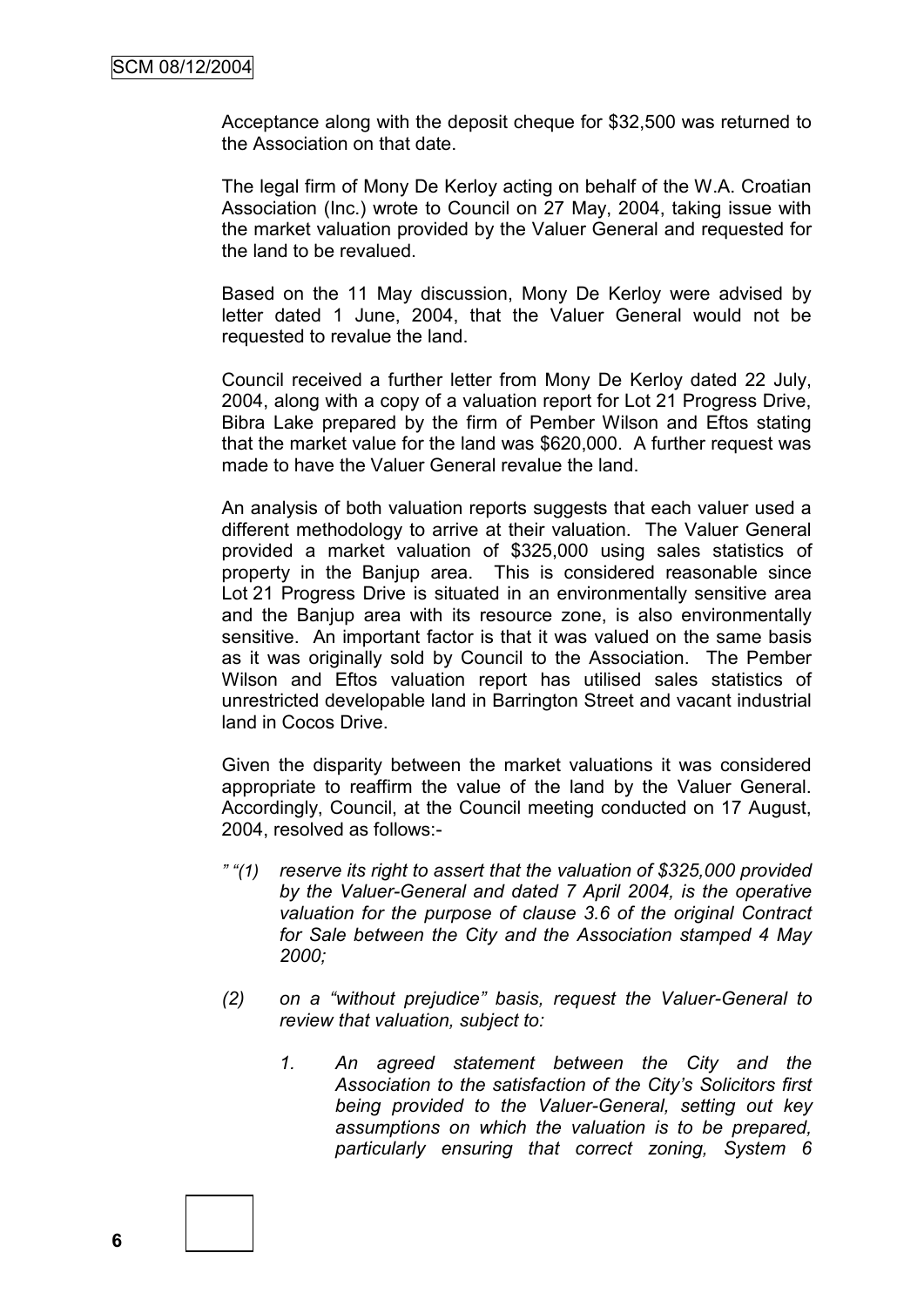*Reservations, the Ministerial Statement and any other applicable restrictions are taken into account in valuing.*

- *2. The Association agreeing in writing to pay the costs of revaluation.*
- *(3) review its position on (1) above following receipt of the revaluation referred to in (2) above."*

## *Explanation*

*Clause 3.6 of the original Contract for Sale provides the City with a right of first refusal, not an option to purchase as such. The Association was under no obligation to accept the City's offer to buy, however the Association cannot sell the land to anyone else so long as the City remains interested in buying it at the Valuer-General's valuation. While it is open for Council to ask the Valuer-General to revalue the land, any such position taken by the City should be 'without prejudice' to the City's ongoing contention that only the first valuation provided by the Valuer-General is applicable for the purposes of Clause 3.6. If the revaluation proves acceptable to both parties, it would be open to the Association and the City to proceed on a Contract of Sale and purchase outside the scope of Clause 3.6. If the revaluation proves unacceptable, the City could revert to its formal position that the first valuation only is relevant for the purposes of Clause 3.6."*

#### **Submission**

By letter received by Council on 26 November 2004, the WACA has informed Council that it proposes to sell Lot 21 Progress Drive Bibra Lake, and offers Council the first right of refusal to purchase the land pursuant to the original Contract of Sale.

#### **Report**

Having regard for the information above, Council requested the Valuer General to review the market valuation for Lot 21 Progress Drive as a serviced lot, bearing in mind the formula and methodology used to arrive at the assessment of 7 April 2004.

This information was received by Council on 15 November 2004, and is provided under separate cover as a confidential attachment.

On receipt of this information, correspondence was forwarded to WACA informing that, owing to the Valuer General's office comment that the original valuation report of 7 April 2004, provides the best guide to the value of the subject land, Council reiterates its previous offer to purchase Lot 21 at the purchase price of \$325,000 as calculated by the Valuer General. WACA has since rejected this offer and returned Council's initial deposit cheque.



**7**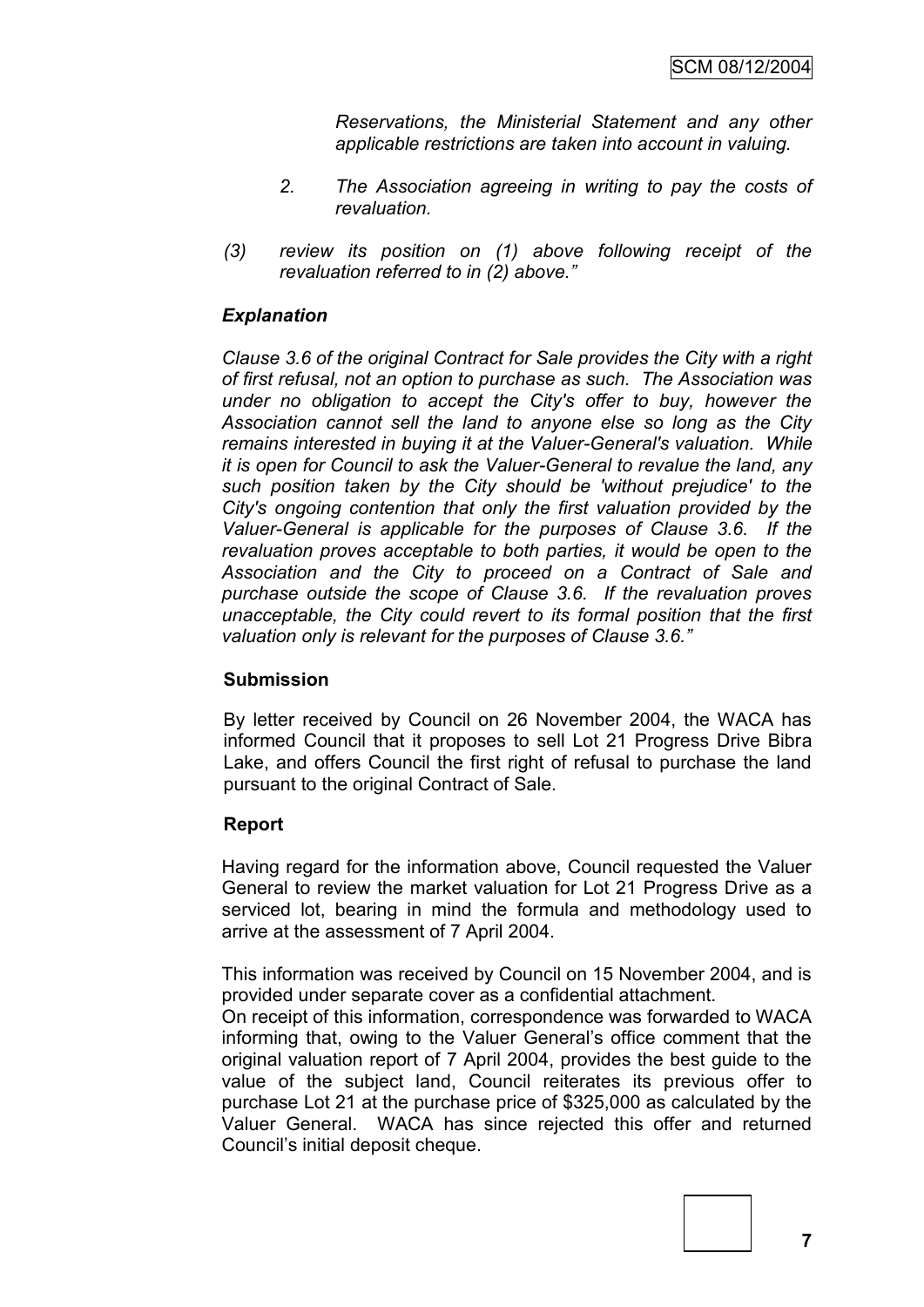In assessing the latest Valuation Report, it is not considered that Council will benefit in any substantial way through the re-purchase of the property, bearing in mind its limited usage potential.

Similarly, the sale of the property by WACA to any third party could only be on the basis of its limited development capacity, owing to its land use zoning and location.

Unless Council had a specific intention for the future use of Lot 21, it is recommended that Council declines the first right of refusal for its purchase, as provided for in the Contract of Sale between WACA and the City.

The remaining two lots within the location, being Lot 22 and Part Lot 14, will continue to be owned in freehold by the City and would not require any amendment to their current form, in the event Council wished to pursue development suited to the land in future.

This scenario would also apply in the event Council decided to purchase Lot 21, as the three separate lots could be considered for future development in either a "broad acre" form, or within the scope of their separate boundaries.

On balance, there would appear to be no commercial or other advantage in Council re-purchasing Lot 21 at this time.

#### **Strategic Plan/Policy Implications**

Key Result Area "Managing Your City" refers.

#### **Budget/Financial Implications**

Nil, unless Council determined to purchase the land, in which case, funds would need to be drawn from the Land Development Reserve Fund, as no funds have been provided in the 2004/05 Budget.

#### **Legal Implications**

This matter is subject to a Contract of Sale between Council and WACA, stamped 4 May 2000. Clause 3.6 of the Contract specifically refers.

#### **Community Consultation**

N/A

#### **Implications of Section 3.18(3) Local Government Act, 1995**

Nil.